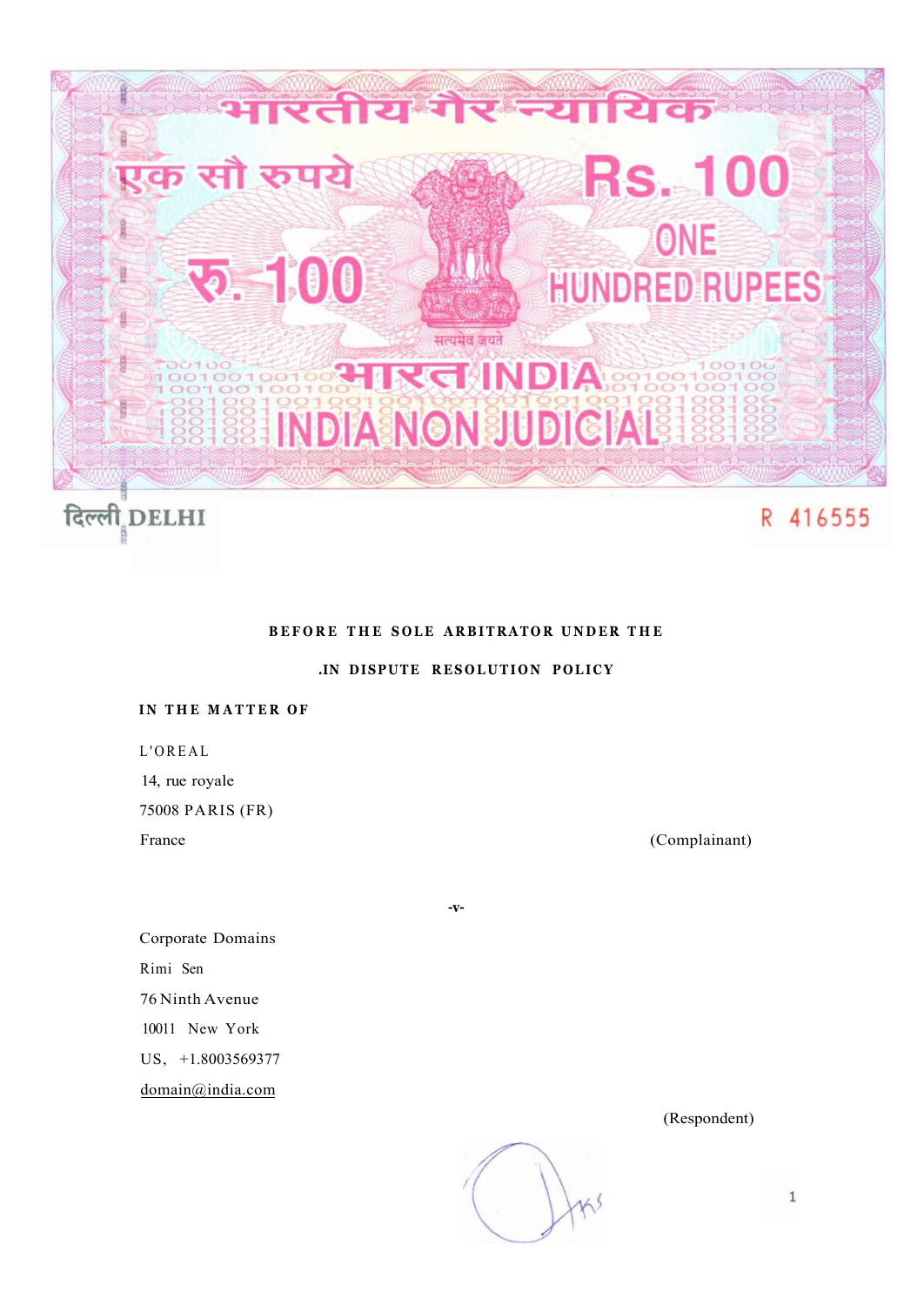#### **T H E PARTIES**

The Complainant **L'OREA L** is a French corporation and is represented in this proceeding by **NAMESHIEL D (Laurent Becker)** of France.

The Complainant's authorized representative in this administrative proceeding is:

NAMESHIELD, 27 rue des arenes 49100 Angers France, Telephone: +33 2 41 18 28 28 / Fax:+33 2 41 18 28 29.

The Respondent in this proceeding is Corporate Domains (Rimi Sen) *for the domain name*  **<SHUUEMURA.IN>** (According to the whois).

All information known to the Complainant regarding how to contact the Respondent is as follows:

Corporate Domains Rimi Sen 76 Ninth Avenue 10011 New York US, +1.8003569377

[domain@india.com](mailto:domain@india.com) 

# **T H E DOMAI N NAME , REGISTRA R AN D REGISTRAN T**

The disputed domain name is < **SHUUEMURA.IN>.** 

The Registrar for the disputed domain name is **Directi Web Services Pvt. Ltd.,** Directiplex. Mogra Village Nagardas Road, Andheri (East) Mumbai Maharashtra 400069, India.

The Registrant is Corporate Domains (Rimi Sen), 76 Ninth Avenue, 10011 New York, US.

# **PROCEDURAL HISTORY:**

I was appointed as the Arbitrator by .IN Registry, to adjudicate upon the complaint of the Complainant, regarding the dispute over the domain name **SHUUEMURA.IN .** 

.In Registry has supplied the copy of the Complaint and Annexures to me.

On 30.08.201 1, I sent an email to the parties informing them about my appointment as an Arbitrator.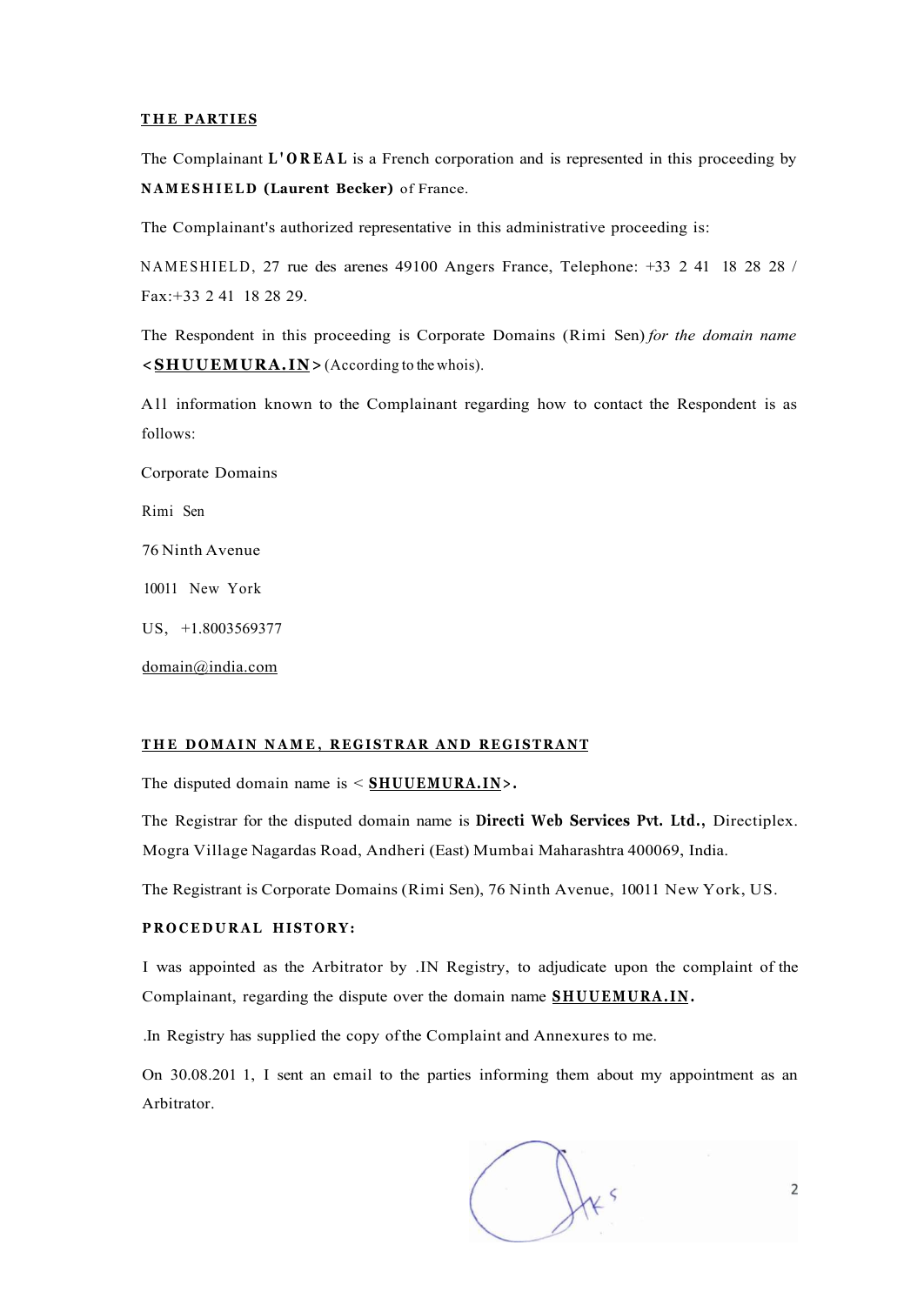Thereafter on 30.08.2011, itself 1 sent an email to Complainant requesting them to supply the copy of the complaint with annexure to the Respondent and in case if they have already served it, then to provide me with the details of service record.

In accordance with INDRP read with INDRP Rules of Procedure, notice of arbitration was sent to the Respondent on 30.08.2011 with the instructions to file his say latest within 15 days.

On 30.08.2011, I received an email from the Counsels/Representative of the Complainant, sending the copy of the Complaint to me.

Thereafter, on 05.09.2011, it was directed to the Counsels/Representative of the Complainant to provide details of the service record of serving of Complaint upon the Respondent via an email and post as well by 06.09.2011.

On 05.09.2011, I received an email from the Counsels/Representative of the Complainant, informing about the details of the service of the copy of Complaint to the respondent. According to this mail copy of the complaint was duly sent to the email address of the Respondent.

On 07.09.2011, in the interest of justice the Counsels/Representative of the Complainant or the Complainant itself was directed to serve the copy of the complaint to the Respondent via post also and supply the proof for the same by 09.09.2011.

Thereafter in the interest of justice and fairness, on 11.03.2011, a reminder was sent to the Counsel of the Complainant to submit the proof of serving of copy of complaint to the Respondent via an email.

On 07.09.2011 and 09.09.2011, I received two emails respectively from the Counsels/Representative of the Complainant, informing about the details of the service of the copy of Complaint to the Complainant via post also which was duly sent to the postal address of the Respondent.

On 12.09.2011, the Respondent was directed by the Tribunal to respond or communicate any address within 15 days, latest by 24.09.2011, else the Tribunal shall pass an exparte decision against the Respondent considering the present facts and circumstances of the matter.

The Respondent failed / neglected to file his say / reply to the Complaint of the Complainant within the stipulated time. Similarly he has not communicated anything on the Complaint till the date of this award and as such the proceedings were conducted.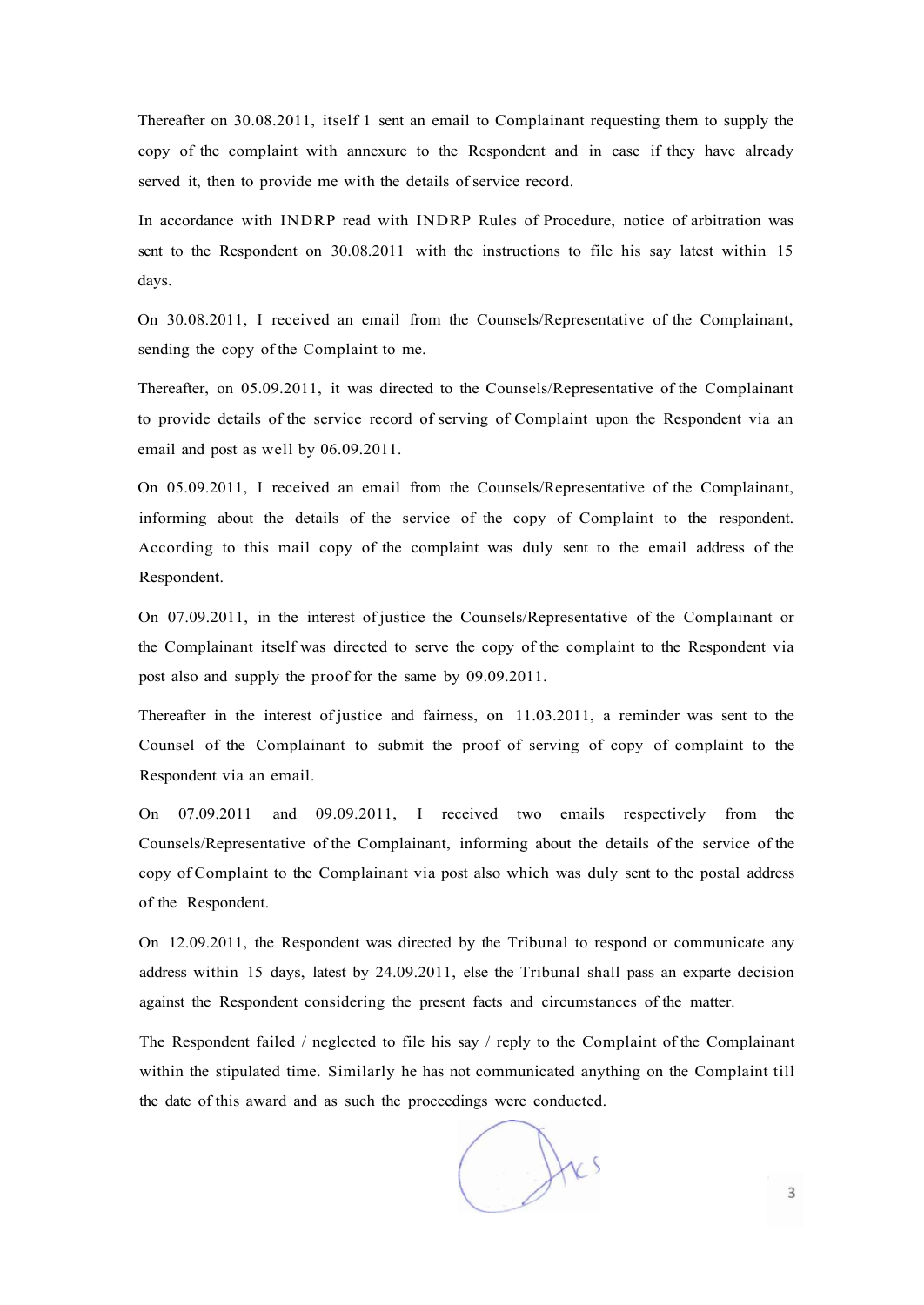I feel that enough opportunity has been given to the Respondent and genuine efforts have been made to make him a part of the proceedings. Since he has failed to join the proceedings, or to file any response the present exparte award is passed.

That I have perused the record and Annexures / documents.

## $FACTUAL$  **BACKGROUND**:

The Complainant has raised, *inter-alia,* following important objections to registration of disputed domain name in the name of the Respondent and contended as follows in his Complaint: -

The Complainant in the proceedings is L'Oreal, which has a famous brand.

The brand SHUUEMURA is developing its international activity in three areas: makeup, skin care and accessories business.

The Complainant is a registered proprietor of various trademarks with the term "SHU UEMURA " in various countries including India since 1986, a list of which is provided by the Complainant.

The brand is best known in numerous countries in Asia.

Its flagship products: Shu Uemura Cleansing Oil, Makeup UV Underbase Mousse, Mascara Eye Lash Curler, facial lines Depsea Water, LIFO and Beta-Glucan Therapy.

L'Oreal owns and communicates on the Internet through various websites in the worldwide. The main one is "[www.shuuemura.com"](http://www.shuuemura.com) (registered on 22/03/2003), and L'Oreal has also registered numerous domain names similar to trademark "SHU UEMURA" , a list of which is provided by the Complainant.

The Respondent's domain name "shuuemura.in" was registered on 12/03/2011 by Corporate Domains, which is identical to the said mark "SHU UEMURA " and domain name "SHU [UEMURA.COM](http://UEMURA.COM) " in which the Complainant has rights on account of prior registrations and use all over the world.

Hence the present complaint is made.

## **PARTIES CONTENTIONS:**

Complainant

The Complainant contends as follows: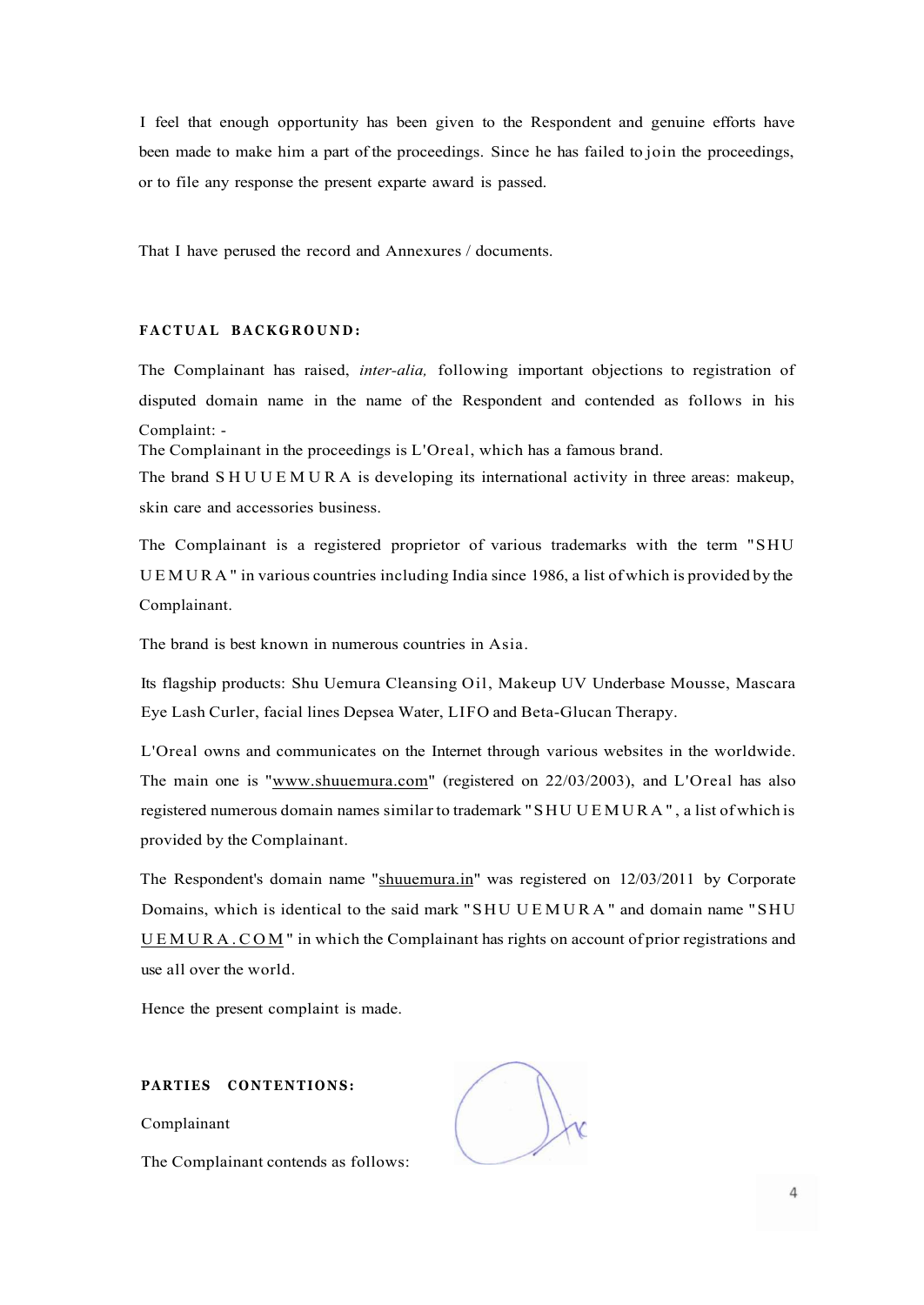The Respondent's domain name is identical or confusingly similar to a name, trademark or service mark in which the Complainant has the rights.

The Respondent has no rights and legitimate interest in respect of the domain name.

The Respondent has registered and is using his domain name in bad faith.

#### Respondent

The Respondent has not filed any response and submissions to the complaint despite being given an adequate notification and several opportunities by the Arbitrator.

## **DISCUSSIONS AND FINDINGS:**

As earlier pointed out; the Respondent has failed to file any reply to the Complaint and has not rebutted the submissions put forth by the Complainant, and the evidence filed by him.

Rule 8 (b) of the INDRP Rules of Procedure provides that *"In all cases, the Arbitrator shall ensure that the Parties are treated with equality and that each Party is given a fair opportunity to present its case ".* 

As mentioned above fair opportunity has been given to the Respondent to file the reply but no response has been received from his side. Therefore, the Arbitration proceedings have been conducted exparte.

Rule 12 (a) of the INDRP Rules of Procedure provided that *"An Arbitrator shall decide a Complaint on the basis of the statements and documents submitted to it and in accordance with the Arbitration and Conciliation Act, 1996, Dispute Resolution Policy, the Rules of Procedure and any bye-laws, rules and guidelines framed there under, and any law that the Arbitrator deems to be applicable "* 

In the present circumstances, the decision of the Arbitrator is based upon the Complainant contentions and evidence and conclusion drawn from the Respondent's failure to reply.

Having perused and the submissions and documentary evidence placed on record, the Arbitrator is convinced that the Complainant has proved that he has statutory and common law rights in the mark "SHU UEMURA" .

Further, the Arbitrator is of the view that the Complainant has satisfied all the three conditions outlined in the paragraph 4 of .IN Domain Name Dispute Resolution Policy, viz.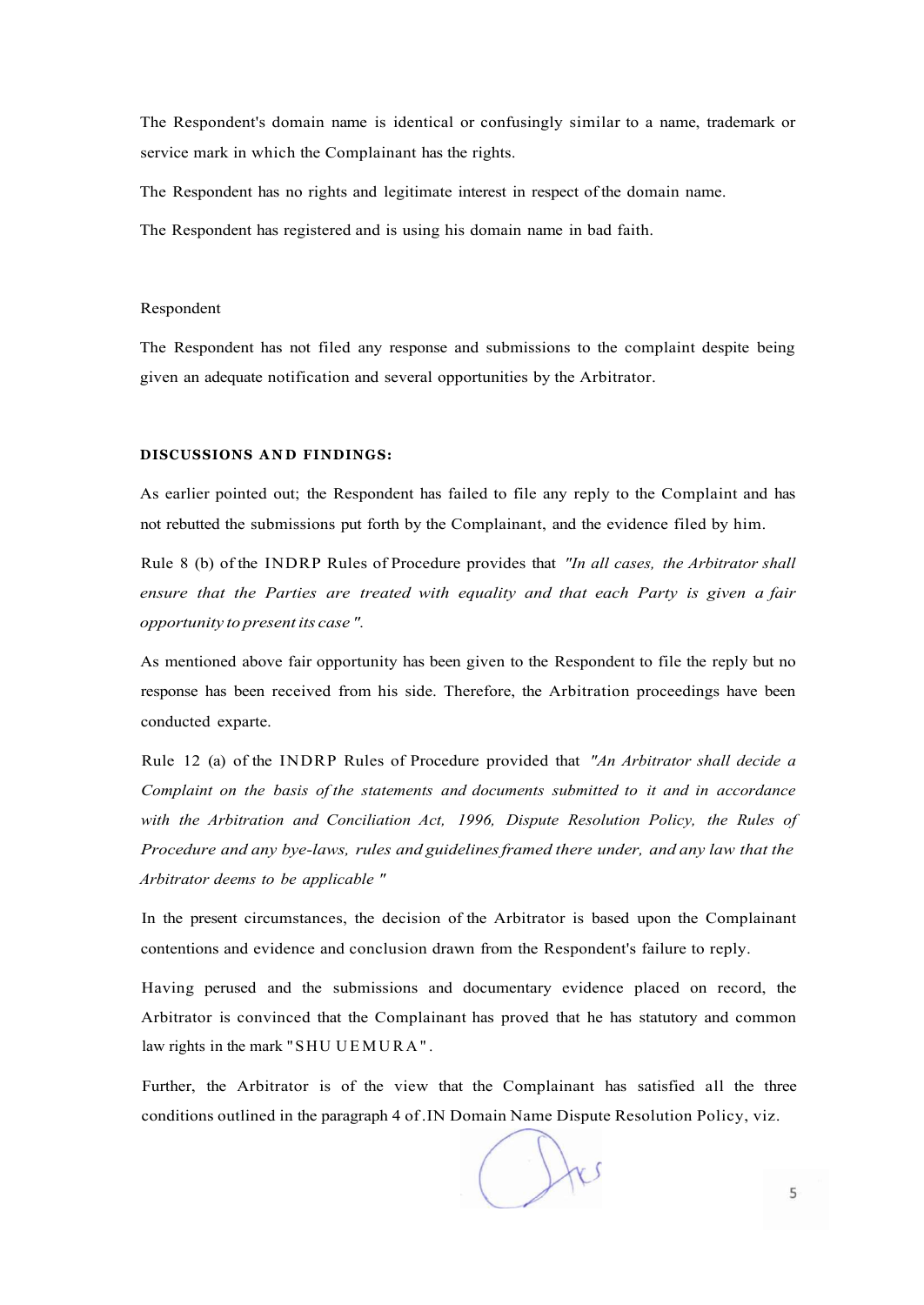- (i) the Registrant's domain name is identical or confusingly similar to a name, trademark or service mark in which the Complainant has rights;
- (ii) the Registrant has no rights or legitimate interests in respect of the domain name; and
- (iii) the Registrant's domain name has been registered or is being used in bad faith.

#### **BASIS OF FINDINGS:**

# **The Domain Name is identical or confusingly similar to a name, trademark or service mark in which the Complainant has rights:**

The Complainant contends in the complaint that the domain name of the respondent i.e.  $\leq$  SHUUEMURA.IN  $>$  is identical and confusingly similar to SHU UEMURA, its trademark and its domain names associated like < shuuemura.com>.

It is further stated that the complainant is the registered proprietor of the "SHU UEMURA " trademark in numerous countries in the world including INDIA and has gained significant reputation and its mark can be termed as a well known brand. The complainant is also the registrant and proprietor of various Domain name registration at International and domestic level.

The Complainant contends the addition of a CTLD ".IN" is not sufficient to escape the finding that the domain is confusingly similar to the trademarks and does not change the overall impression of the designation as being connected to a trademark of L'OREAL .

The Complainant further contends that the term "SHU UEMURA " is known especially in relation to the L'OREA L and it has no meaning whatsoever in English or in any other language.

The Tribunal notes that the Respondent's domain name is created by mere addition of cCTLD ".in' in the end. Such is not sufficient to make the domain name distinct and hence the disputed domain name is confusingly similar to the Complainant's Trademark.

The Tribunal also gets support to the finding from the following cases:

1. *Leso juris A/S* v. *Robin Martin, INDRP/118 (February 14, 2010),* it was held that has the addition of country code ("CTLD") in the domain name is not sufficient to distinguish from the mark and does not change the overall impression of the designation as being connected to a trademark of the Complainant.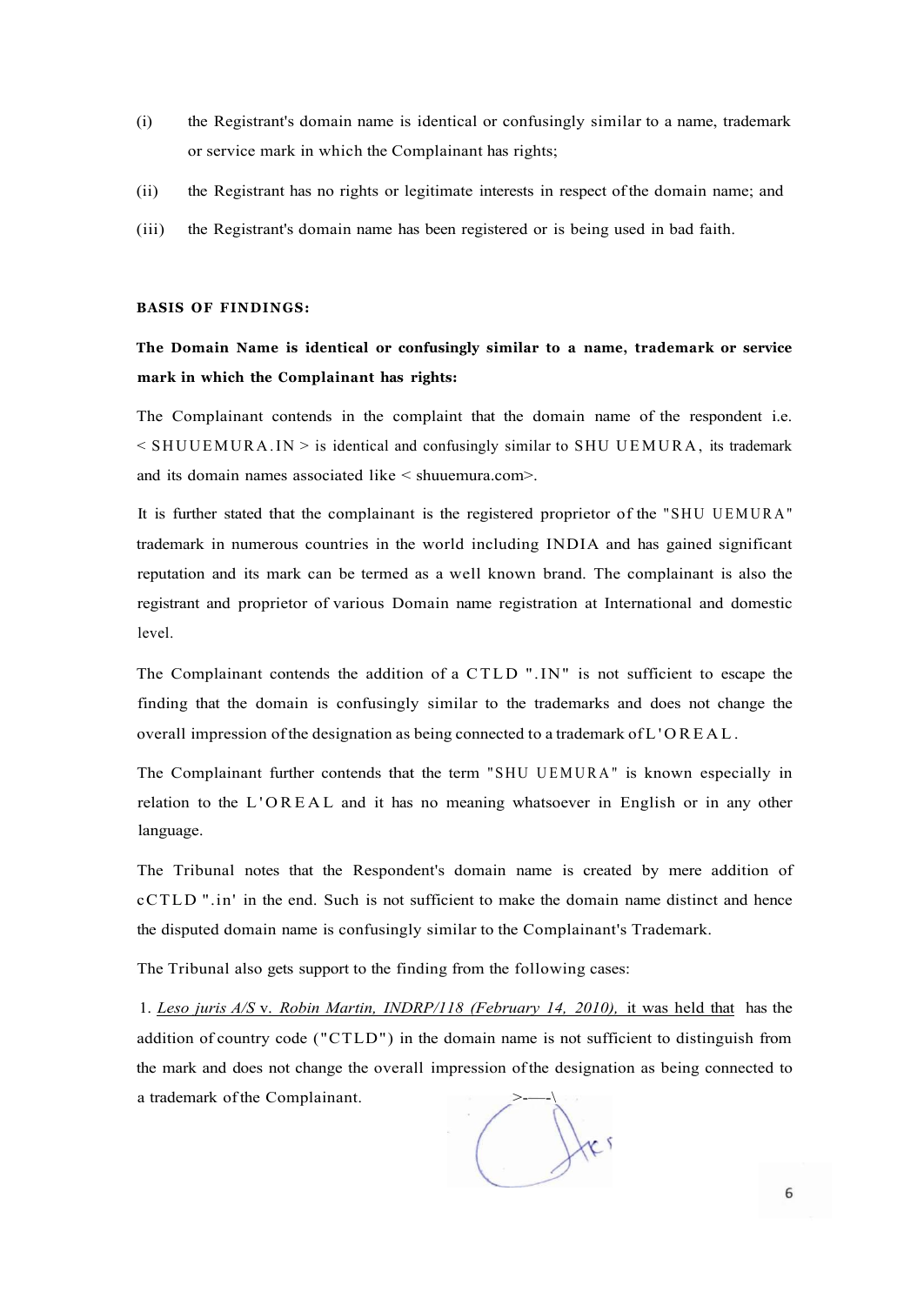Thus the conclusion is that the domain name of the Respondent is identical and confusingly similar to the Trademark of the Complainant as the above submissions of the Complainant have not been rebutted by Respondent, as such they are deemed to be admitted by him.

Even otherwise the above facts and annexures establish that the domain name of the Respondent is confusingly similar and identical to the mark of the Complainant.

#### **The Registrant has no rights or legitimate interests in the respect of the domain name**

It is clear that once a Complainant makes a prima facie case, then the burden shifts to the Respondent to provide evidences to establish rights or legitimate interests in the disputed domain name, which was held in the award of *Croatia Airlines d.d.* v. *Modern Empire Internet Ltd WIPO case No. D2003-0455.* 

The Tribunal determines that the Complainant has made positive assertions and concrete evidences making a prima facie case showing that the Respondent does not possess rights or legitimate interests in the subject domain name. Hence, the burden shifts on the Respondent to prove that it has rights or legitimate interests in the subject domain name. Whereas the Respondent has not discharged the onus positively, which had shifted upon him as the Respondent has not responded to any of the allegations raised by the Complainant in its Complaint.

According to the paragraph 7 of the .IN Dispute Resolution Policy, the following circumstances show Registrants rights or legitimate interest in the domain for the purpose of paragraph 4(ii)

- *i) before any notice to the Registrant of the dispute, the Registrant's use of, or demonstrable preparations to use, the domain name or a name corresponding to the domain name in connection with a bona fide offering of goods or services;*
- *ii) the Registrant (as an individual, business, or other organization) has been commonly known by the domain name, even if the Registrant has acquired no trademark or service mark rights; or*
- *iii*) the Registrant is making a legitimate non-commercial or fair use of the *domain name, without intent for commercial gain to misleadingly divert consumers or to tarnish the trademark or service mark at issue.*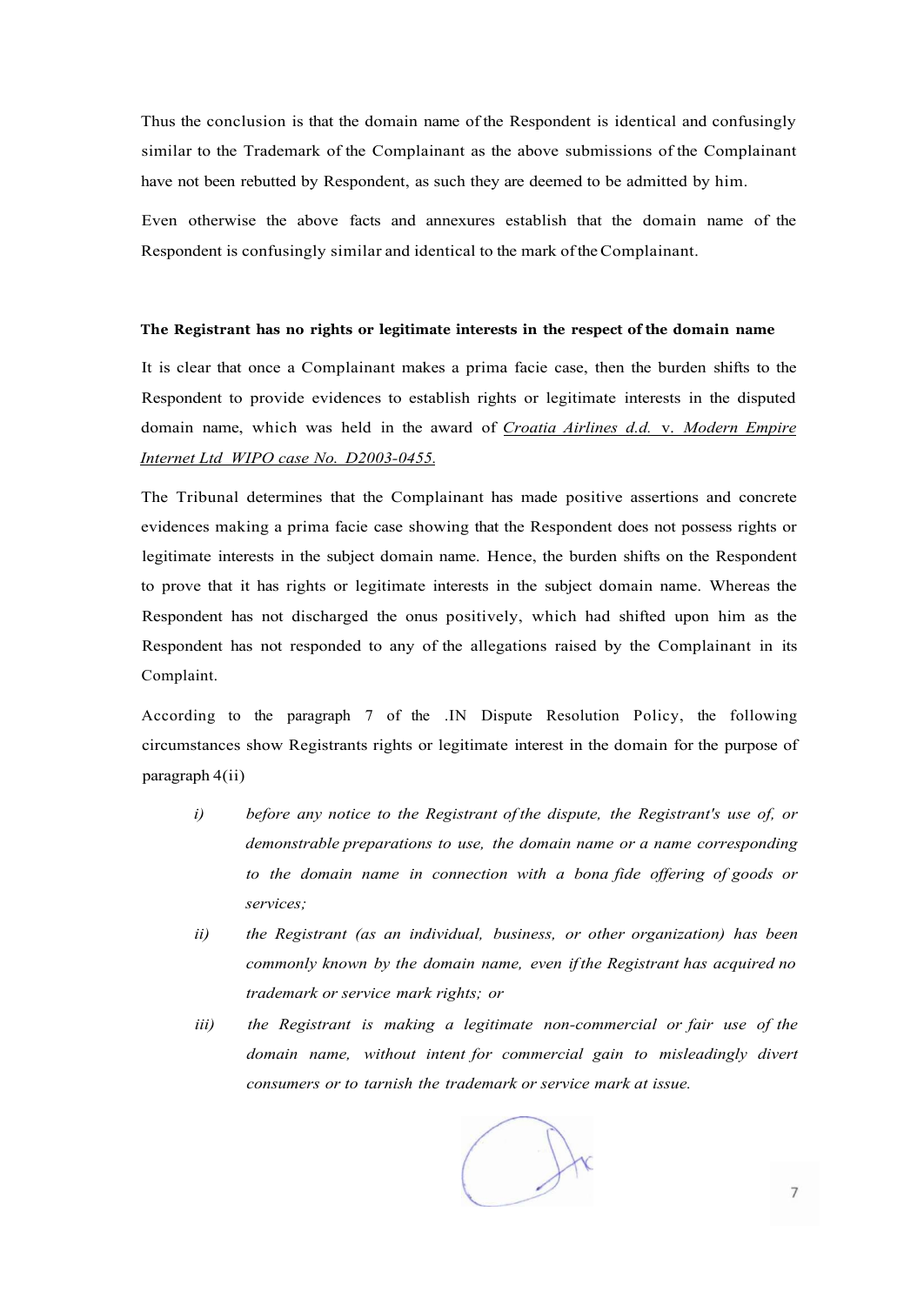a. ' While considering paragraph 7 (i) of the .IN Dispute Resolution Policy, *"before any notice to the Registrant of the dispute, the Registrant's use of or demonstrable preparations to use, the domain name or a name corresponding to the domain name in connection with a bona fide offering of goods or services ",* the Complainant has contended that Respondent has no intentions or purpose to use the disputed domain name for bona fide offering of goods and services in relation to it.

The Tribunal is of the view that the Respondent has neither responded nor has neither put forth or provided any evidence to show that the Respondent is engaged in or demonstrably prepared to engage in offering any bonfide goods or services in the name of the disputed domain name.

This proposition was also upheld in the following cases:

- 1. Pfizer Inc. Vs. Deep Soni and Ashok Soni. (Case No. D2000-0782). it was held that the respondent to prove his right or legitimate interest in domain name, must show that he is using the domain name for offering of goods and services or that he is making a demonstrable preparation to use the domain name for offering goods and services.
- *2. Madonna Ciccone v. Dan Parisi,* ICANN Case No.D2000-0847.in which it was held that a use which intentionally trades on the fame of another cannot constitute a 'bona fide' offering of goods or services.
- b. While considering paragraph 7 (ii) of the .IN Dispute Resolution Policy, " *the Registrant (as an individual, business, or other organization) has been commonly known by the domain name, even if the Registrant has acquired no trademark or service mark rights",* the Complainant has stated that Respondent is neither commonly known by the disputed name, nor it is a personal name. The Complainant has further contended that Respondent is not engaged in any business or commerce under the domain name.

The Tribunal concludes that the Respondent has not shown or given any evidences to prove that it is commonly known by the disputed domain name and hence does not have any right or legitimate interest in the disputed domain name.

For this submission the Tribunal relies upon the award of *Morgan Stanley v. Keep Guessing, INDRP/024 (June 27, 2007),* where it was held that Respondent has failed

 $\int$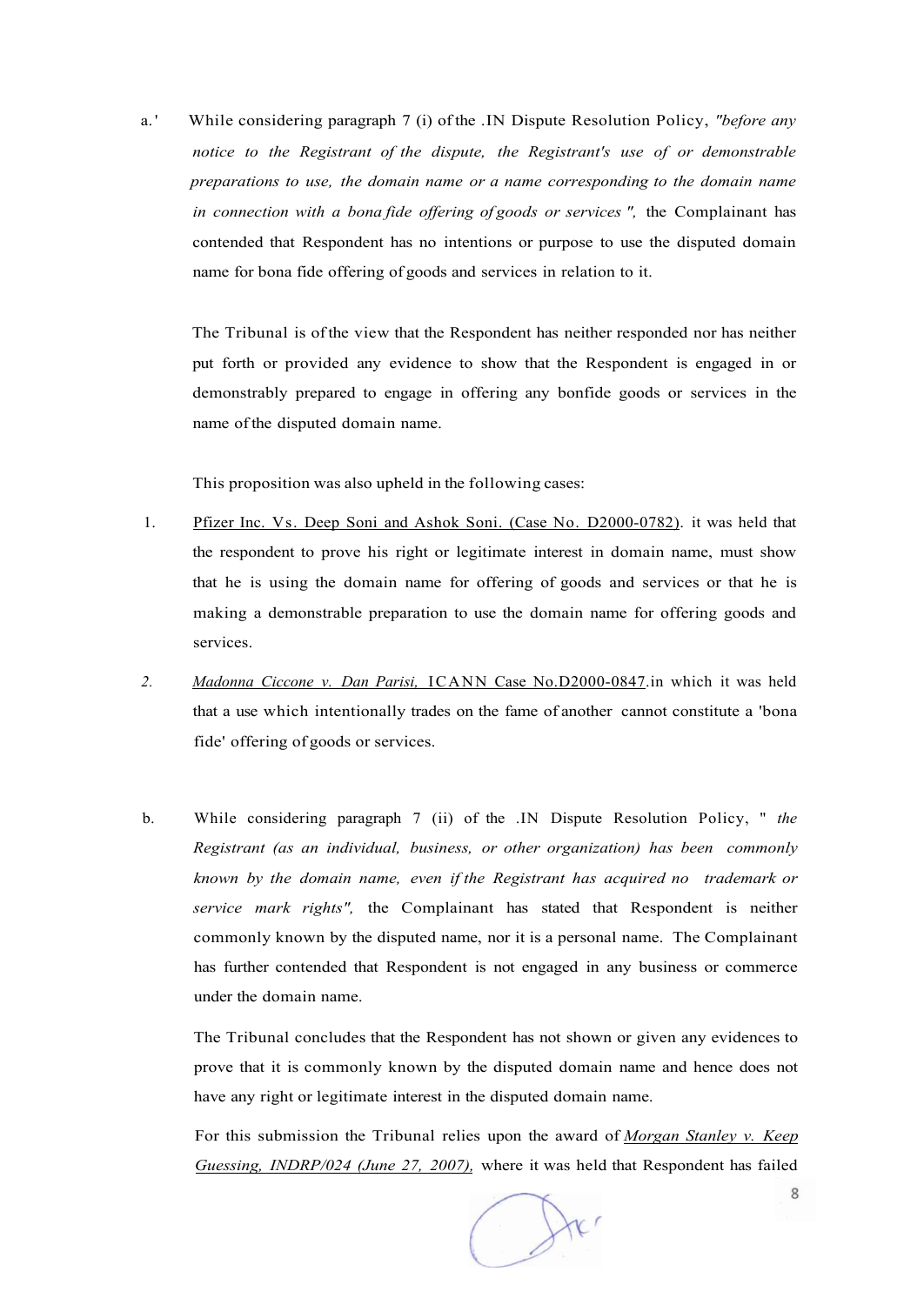to show that he has a right or legitimate interest in the domain name, as he is neither known by the domain name, nor is it his personal name.

c. While considering paragraph 7 (iii) of the .IN Dispute Resolution Policy, *"the Registrant is making a legitimate non-commercial or fair use of the domain name, without intent for commercial gain to misleadingly divert consumers or to tarnish the trademark or service mark at issue ",* the Complainant has contended that Respondent is not making a legitimate non commercial or fair use of the domain name. According to Complainant, disputed domain name has been only adopted by the Respondent for commercial gain. The sole purpose of the Respondent is to divert Internet users to its web site.

The Tribunal concludes that the above submission of the Complainant has not been rebutted by Respondent, as such they are deemed to be admitted by him. Even otherwise the above facts and annexures establish that the Respondent has no right or legitimate interest in the disputed domain name under INDRP paragraph 4(ii).

## **The Registrant domain name has been registered or is being used in bad faith**

The Complainant argues that the Respondent was aware of the Complainant's brand and tried to create a likelihood of confusion by registering domain name that is identical to the trademark in which the Complainant has rights.

The Complainant further alleges that the Respondent has registered the domain name only with the intention to create confusion in the mind of the internet users and to attract them to its impugned domain name. The Complainant has contended that the Respondent has the full knowledge and has intentionally attempted to divert the users from the domain name/website of the Complainant and also to deceive the consumers into believing that there is a connection or association between the Complainant and Respondents website.

The Complainant also alleges that the Respondent has registered the domain name only with the intention and purpose of sale. In support of this contention the Complainant has relied upon the award of *Ferrari S.P.A V. American Entertainment Group Inc., WIPO Case No. D2004- 0673,* where it was held that, registering a domain name for the primary purpose of offering to sale, rent, or otherwise transfer the domain name for an amount in excess of the registration cost is evidence that a domain name was registered in a bad faith.

 $H_{c}$